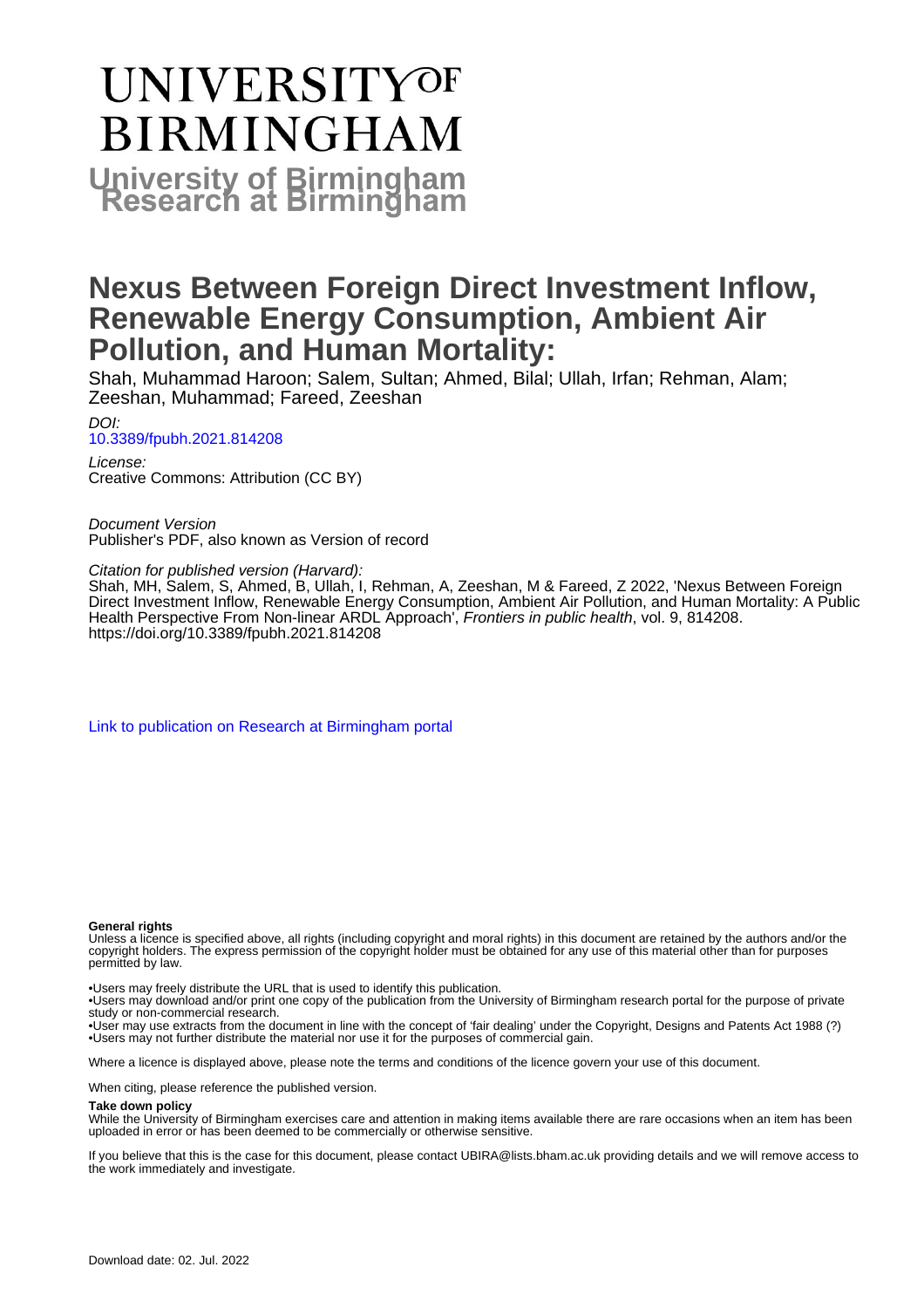



## Nexus Between Foreign Direct Investment Inflow, Renewable [Energy Consumption, Ambient Air](https://www.frontiersin.org/articles/10.3389/fpubh.2021.814208/full) Pollution, and Human Mortality: A Public Health Perspective From Non-linear ARDL Approach

Muhammad Haroon Shah1, Sultan Salem<sup>2\*</sup>, Bilal Ahmed<sup>3</sup>, Irfan Ullah<sup>4</sup>, Alam Rehman<sup>5</sup>, Muhammad Zeeshan<sup>6</sup> and Zeeshan Fareed<sup>7\*</sup>

*<sup>1</sup> College of International Students, Wuxi University, Wuxi, China, <sup>2</sup> Department of Economics, Birmingham Business School, College of Social Sciences, University of Birmingham, Birmingham, United Kingdom, <sup>3</sup> School of Management, Zhejiang University of Technology, Hangzhou, China, <sup>4</sup> Reading Academy, Nanjing University of Information Science and Technology, Nanjing, China, <sup>5</sup> Faculty of Management Sciences, National University of Modern Languages, Islamabad, Pakistan, <sup>6</sup> College of Business Administration, Liaoning Technical University, Fuxin, China, <sup>7</sup> School of Economics and Management, Huzhou University, Huzhou, China*

## **OPEN ACCESS**

#### Edited by:

*Suleman Sarwar, Jeddah University, Saudi Arabia*

#### Reviewed by:

*Munir Ahmad, Zhejiang University, China Muhammad Irfan, Beijing Institute of Technology, China*

#### \*Correspondence:

*Sultan Salem [s.salem@bham.ac.uk](mailto:s.salem@bham.ac.uk) Zeeshan Fareed [zeeshanfareed@zjhu.edu.cn](mailto:zeeshanfareed@zjhu.edu.cn)*

#### Specialty section:

*This article was submitted to Environmental Health and Exposome, a section of the journal Frontiers in Public Health*

> Received: *12 November 2021* Accepted: *09 December 2021* Published: *13 January 2022*

#### Citation:

*Shah MH, Salem S, Ahmed B, Ullah I, Rehman A, Zeeshan M and Fareed Z (2022) Nexus Between Foreign Direct Investment Inflow, Renewable Energy Consumption, Ambient Air Pollution, and Human Mortality: A Public Health Perspective From Non-linear ARDL Approach. Front. Public Health 9:814208. doi: [10.3389/fpubh.2021.814208](https://doi.org/10.3389/fpubh.2021.814208)* A huge foreign direct investment (FDI) inflow has been witnessed in China, though on the one hand, it brings a significant contribution to economic growth. On the other hand, it adversely affects the ambient air pollution that may affect human mortality in the country. Renewable energy (RE) usage meets the country's energy needs with no adverse effect on the environment. Therefore, this study is trying to empirically analyze the effect of FDI inflow on human morality and RE consumption in China. We used time-series data for 1998–2020 and applied a non-linear ARDL approach for the estimations. The empirical outcomes suggest that FDI inflow positively affects mortality and RE. There is also unidirectional causality running from RE and pollution to mortality. In addition, the relationship among the variable verifies the existence of a non-linear relationship. The government needs policy guidelines to further boost FDI inflow due to its positive aspects. However, to reduce the negative effect on the environment and human morality, the extensive usage of RE should be adopted. Indeed, proper legislation for foreign firms might be a good step toward quality environmental and longevity of human health in society.

#### Keywords: FDI inflow, human mortality, renewable energy, NARDL, China

## INTRODUCTION

China remained a top priority for foreign investors due to low-cost labor, high-tech industrial structure and good law and order. Since China opened up trade in 2002 by entering WTO, various foreign investment reforms resulted in a massive inflow of foreign direct investment (FDI). The FDI inflow significantly contributes to economic well-being, but it may have adverse consequences on environmental pollution and mortality  $(1, 2)$  $(1, 2)$ . Although less attention is given to this aspect, this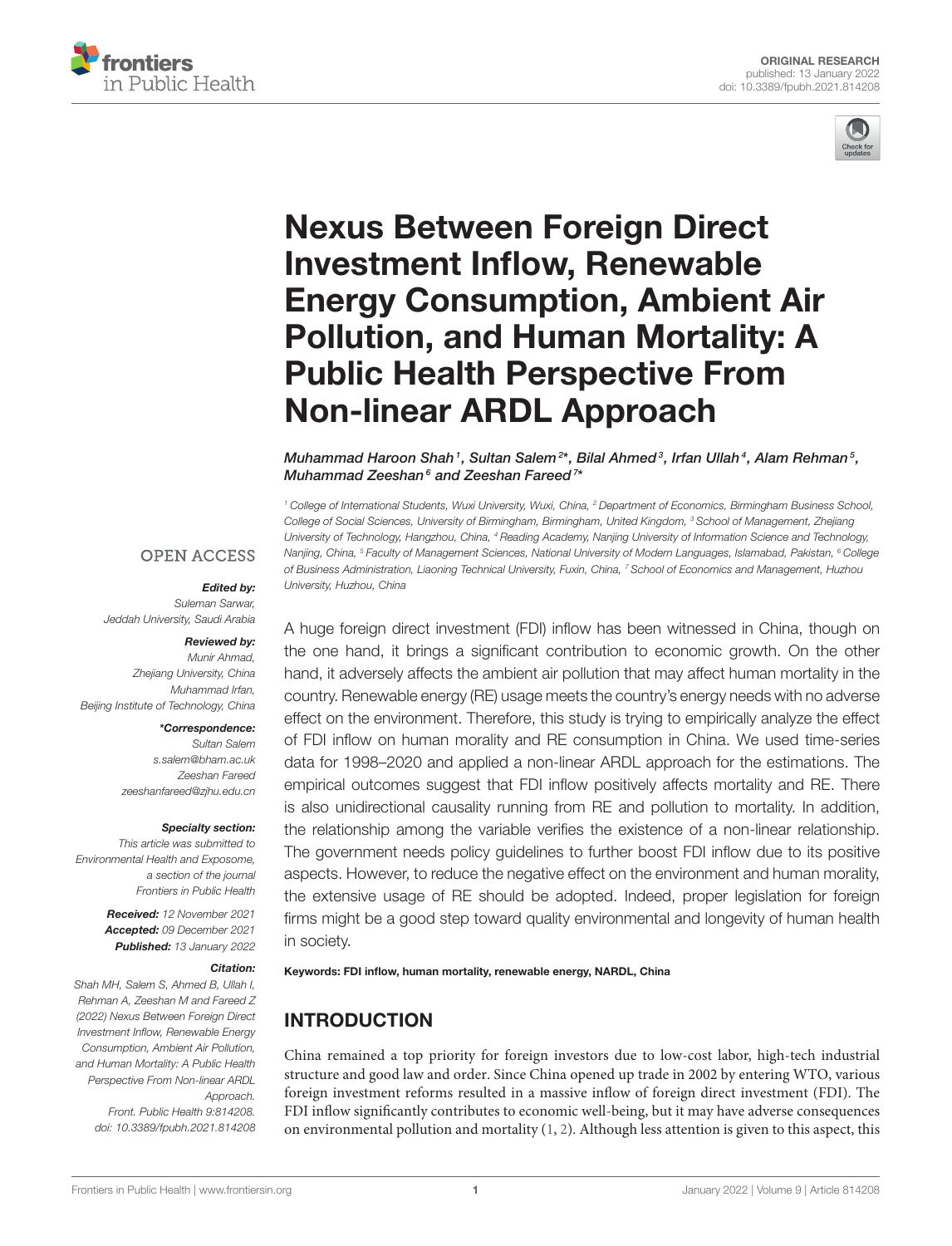study empirically investigates the relationship between FDI inflow, ambient air pollution (AAP), mortality, and renewable energy (RE) in China. In recent years, FDI inflow has been increased in many countries of the world [\(3\)](#page-8-2). There are many benefits associated with FDI inflow for the host country regarding skills transfer, capital, technology transfer, export promotion, and market access. The economic theory concludes that FDI enhances various performance indicators of the host country. FDI may enhance growth, encourage the adoption of new technologies, and stimulate knowledge transfer in terms of skills acquisition and labor training [\(4\)](#page-8-3). The FDI inflows are vital for boosting domestic investment and can turn the economy's growth on the right trajectory by increasing production, export, and employment opportunities.

Furthermore, the FDI inflows can increase the host country's export capacity, causing the developing country to increase its foreign exchange earnings. In addition, FDI may provide a positive effect on human health by increasing the income and higher health spending; however, apart from the positive aspect of FDI, there are some negative effects associated with FDI inflow; like the abundance of FDI inflow can make the host country polluted, which will have adverse consequences on the human health of the host country's residents in terms of death rate, infant mortality, and other serious types of mortalities [\(5\)](#page-8-4). The drawback of FDI inflow is the degradation of the air quality caused by a high level of air pollution. The declination of air quality leads to lung cancer, heart disease, risk of stroke chronic, and acute respiratory diseases, such as asthma [\(6\)](#page-8-5). Globally, the emission of dangerous gases like  $CO<sub>2</sub>$  and  $NO<sub>2</sub>$  has serious implications for the world's global environment and human health. However, the FDI inflow with a special focus on RE helps to reduce pollution and ensure the production process with no or fewer adverse effects on the environment, which ultimately leads to a positive effect on human health and mortality [\(7\)](#page-8-6).

It has been evident that FDI inflow causes both scale and composition effects. The scale effect concerns the pollution emission due to enlarging the production and composition effect that arises due to the change in the production pattern of the country toward efficiently produced goods. Dean [\(8\)](#page-8-7) argues that FDI may positively affect the environment in the long run due to the demand for cleaner goods. Environmental pollution has significant consequences for both human beings and the economy. This will increase health expenditures and social costs [\(9\)](#page-8-8). Therefore, pollution may directly decrease output by decreasing productivity labor. It is also a serious concern that may impose many health problems, i.e., life expectancy decreases and mortality and death rates increase. Overall, the degradation of environmental quality leads to adverse implications on mortality.

Similarly, Lofdahl and Gasser [\(10\)](#page-8-9) argue that more aggressive activities of MNC's have increased the scale of international trade and production, thereby putting pressure on the environment in terms of dangerous gases, which badly affect human health by reducing the life expectancy and increasing the human mortalities. Kunce et al. [\(11\)](#page-8-10) state that oil and gas firms make a trade-off in the intensity of production and environment. Belloumi [\(4\)](#page-8-3) confirms the effect of FDI

inflow on the environmental quality and states that more economic growth can negatively affect the quality of the environment of a country. Environmental pollution has adverse implications for both human well-being and the economy, and it imposes a serious cost for an increase in health and social costs [\(12\)](#page-8-11). The various determinants of environment, i.e., physical and social environments and lifestyle, are important exogenous determinants that can affect human life [\(13\)](#page-8-12). The physical environment comprises factors, i.e., noise and heat, radiations, hazardous substances, chemicals, bacteria, and viruses, which may positively or negatively affect human health and mortality [\(14\)](#page-8-13).

Similarly, building density, accessibility of public transport, and the next-door availability of green and open spaces for recreation are considered in the paradigm of the physical environment. These also affect mortality and health status [\(15\)](#page-8-14). Human morality and air pollution have negative associations; in history, the disaster in the Meuse valley in 1930 and in London in 1952 are a few examples of environmental pollution affecting mortality [\(16\)](#page-8-15).

Most research studies, focusing on foreign direct investment and health conditions, pointed out that highly penetrated industries with FDI have higher economic insecurity and lead to bad health conditions of the workers [\(17\)](#page-8-16). Herzer and Nunnenkamp [\(18\)](#page-8-17) explored 14 countries for the relationship between FDI and health conditions and suggests that FDI is linked with a lower life expectancy rate in host countries and an increasing mortality trend. These factors negatively affect human health. Jorgenson [\(19\)](#page-8-18) concludes that FDI is associated with elevated water pollution, affecting kids and infant mortality. At the same time, the study of Herzer and Nunnenkamp [\(18\)](#page-8-17) concluded a negative relationship between health conditions and FDI in developed countries. However, in contrast, a positive effect of FDI for the host country has been evidenced by various studies between FDI and health conditions in different countries. Alsan et al. [\(20,](#page-8-19) [21\)](#page-8-20); and Siddique et al. [\(22\)](#page-8-21) predict a positive relationship between health conditions and FDI. They argued that FDI might positively affect human health if the investment is more driven toward clean technologies in production. Nagel et al. [\(23\)](#page-8-22) also justify the positive nexus between FDI and health condition, investing in the case of 179 countries with low income and a negative relationship for the countries in the higher-income slab. Extending the same behavior of the relationship, Alam et al. [\(24\)](#page-8-23) report the significant impact of FDI on health spending, illiteracy, life expectancy, and food supply in Pakistan using the Granger causality test. The results of the study confirmed that spending on health improved life expectancy. In the long run, FDI helps to reduce infant mortality [\(25,](#page-8-24) [26\)](#page-8-25). They also examine the relationship between FDI, infant mortality, household consumption, and life expectancy in Tanzania using ARDL.

A positive short-run impact was predicted between FDI and infant mortality. Over the last few years, the nexus between FDI inflows and air pollution with economic growth has been intensively and empirically analyzed. Most of the studies in this regard document that a higher level of FDI inflow positively affects economic growth but at the same time causes more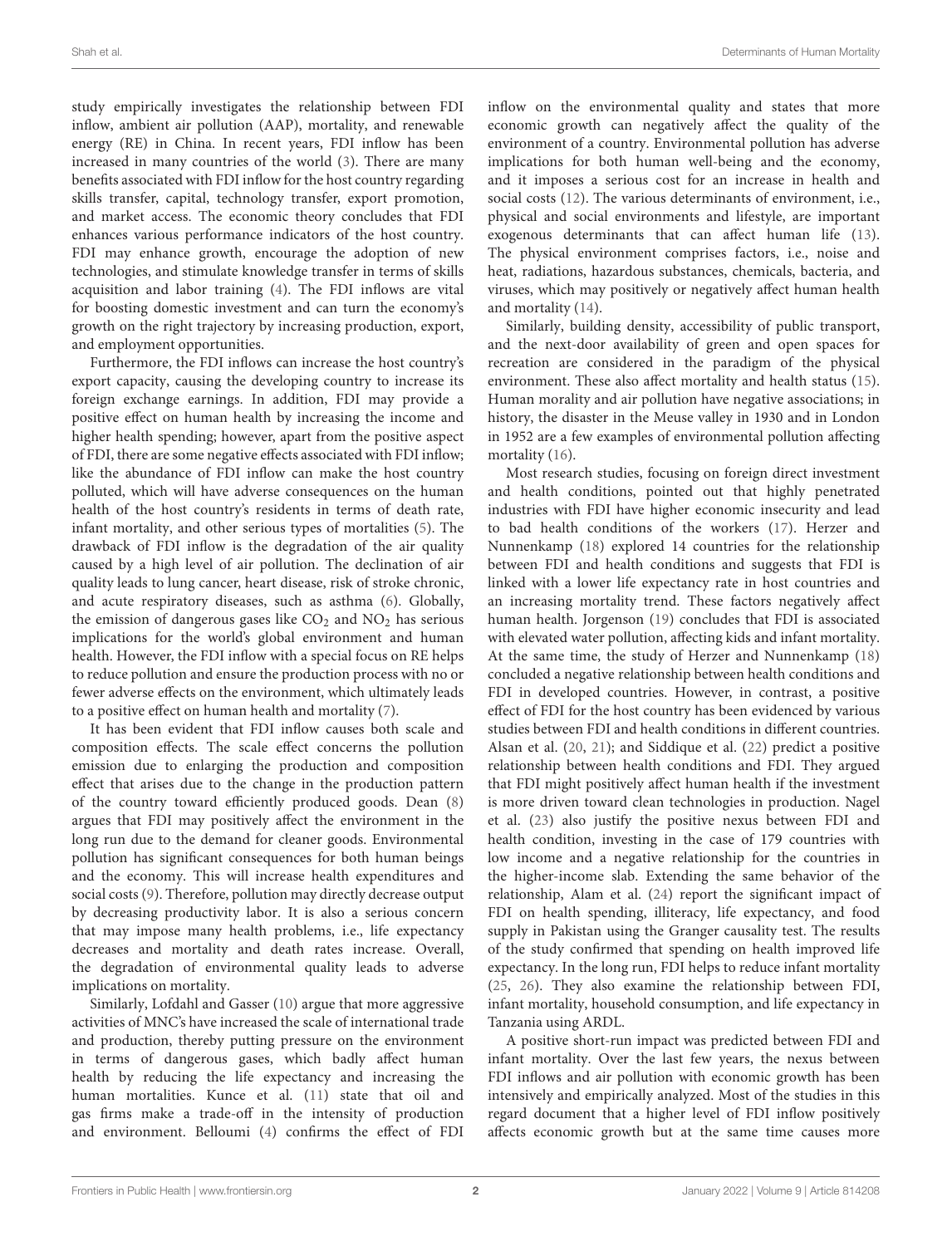

<span id="page-3-0"></span>emission of  $CO<sub>2</sub>$  and makes the environment hazardous [\(27\)](#page-8-26); while some other studies, also predict the significant relationship between FDI inflow, economic growth, and  $CO<sub>2</sub>$ . These studies evidenced the long-run causal relationship between FDI and CO<sub>2</sub> [\(28](#page-8-27)[–30\)](#page-8-28). Many studies in the same portfolio, also confirm the causal relationship between FDI and the  $CO<sub>2</sub>$  emissions [\(31–](#page-9-0) [33\)](#page-9-1). But some of the studies confirm that FDI characterized by cleaner energy would have a positive impact on economic growth. However, others concluded negative impacts [\(34,](#page-9-2) [35\)](#page-9-3).

Renewable energy with pollution and mortality is well explored in literature. Numerous studies suggested that RE consumptions provide a clean environment with fewer emissions of dangerous gases, i.e.,  $CO_2$ ,  $SO_2$ , and  $NO_2$  [\(36](#page-9-4)-47). Indeed, fossil fuels are the key source of greenhouse emissions and other air pollutants having a negative connection with human health, and these lead to respiratory and cardiovascular diseases. The contribution of renewables is to decrease fossil fuels and allied air pollutant emissions and positively influence human health [\(48\)](#page-9-6). The study of Apergis et al. [\(49\)](#page-9-7) confirmed a unidirectional causality that runs from RE consumption to health expenditures in the long run, while bidirectional causality between health expenditures and  $CO<sub>2</sub>$  emissions. Jebli [\(50\)](#page-9-8) explored a bidirectional long-run causality running from health to renewables waste consumption for Tunisia. An empirical study by Newhouse [\(51\)](#page-9-9) confirmed that green technology and RE reduce the health expenditure of the USA. RE use and green practices implementation in business and logistical operations improve environmental sustainability and decrease health expenditure [\(52\)](#page-9-10). The low pollution level could reduce human normality and improve life expectancy and quality of life [\(53,](#page-9-11) [54\)](#page-9-12).

This study tries to empirically investigate the relationship between FDI inflow, RE consumption, and mortality, taking the case of China. This study contributes to the existing literature from the following aspects; firstly, FDI and mortality have not been studied for China since large FDI inflow has been observed in China; therefore, this study uses the case of China to understand the implication of FDI on mortality in China. Secondly, most previous research used linear methodologies to analyze the FDI and mortality,  $CO<sub>2</sub>$  emissions. The AAP and RE trend in China shows a dynamic trend that provides a bias to apply the non-linear method of estimations. Hence, in this study, we apply the non-linear ARDL cointegration approach for the analysis. Thirdly, FDI has diverse implications for mortality and may vary in the short-run and long-run implications; therefore, it is essential to know the short-run and long-run implications of RE, mortality, and AAP. Hence, non-ARDL method provides the short run and long estimations. The rest of the paper is organized as the second section contains FDI inflow, environment, and mortality in China; Section 3 contains the methodology and data; Section 4 is the result and discussion; and Section 5 presents the conclusion of study.

## FOREIGN DIRECT INVESTMENT INFLOW, ENVIRONMENT, AND HUMAN MORTALITIES IN CHINA

This section illustrates the stylized facts like AAP, FDI inflow, and human mortalities for the different periods, which help to understand the time series trend of these variables over the period.

**[Figure 1](#page-3-0)** shows the relationship between FDI and AAP. China is receiving the highest share in FDI throughout the world. The graph shows that China has received the highest GDP from 1992 to 1994, but FDI exhibited a declining trend from 1994 to 2001. Recovery in FDI was made from 2002 to 2008. A decline is seen in FDI from 2012 to 2016. Although the pattern of FDI from 1990 to 2016 is not constant, it has shown considerable growth relative to the United States and India. There is a considerable disparity in FDI distribution stock across China. Asian countries contributed a large inflow of FDI in China, followed by North American and European Union countries. China is among the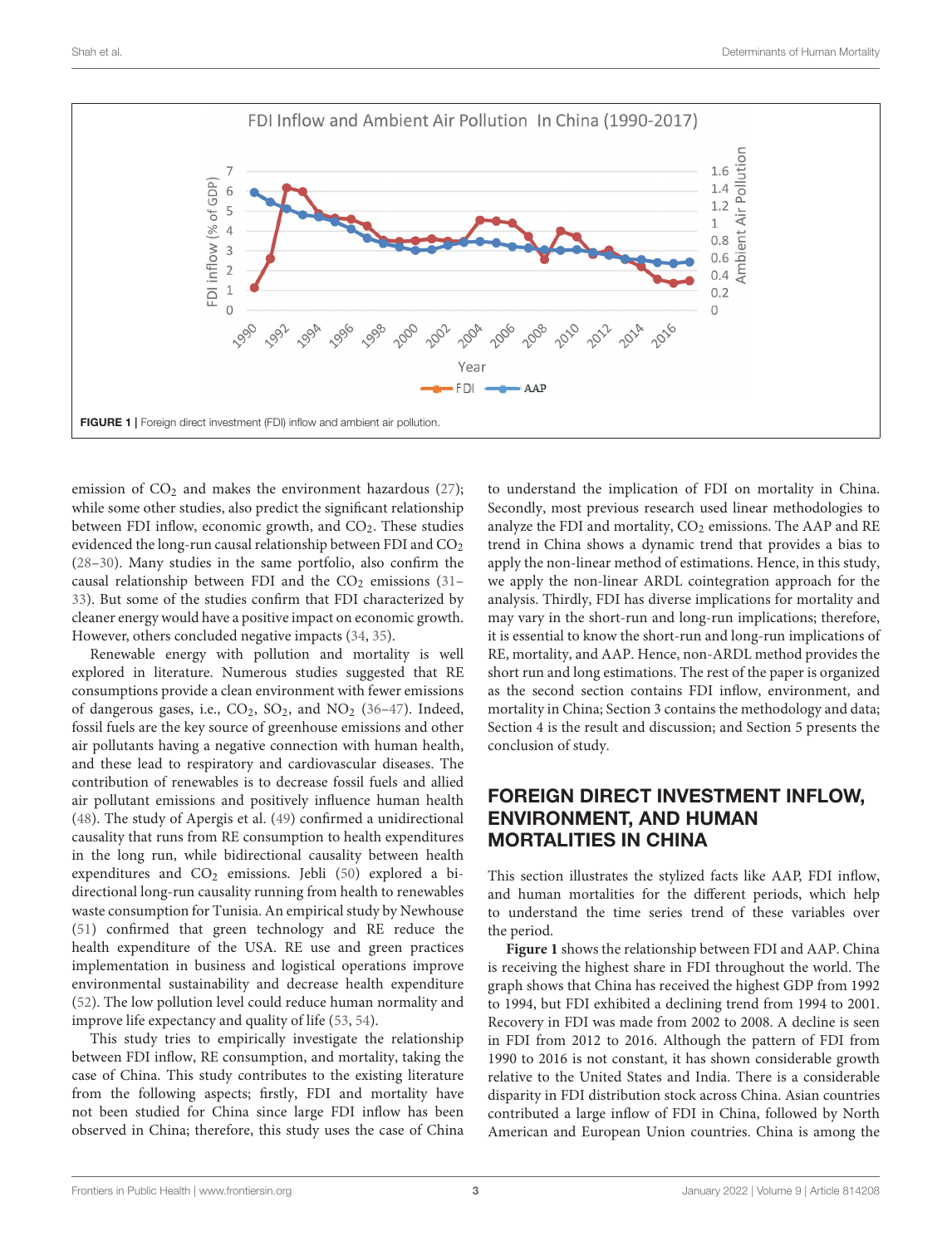

<span id="page-4-0"></span>

<span id="page-4-1"></span>large polluting countries with increasing foreign and domestic trade and industrial production. Industrial manufacturing is the main source of air and water pollution in China. The graph shows that although FDI is showing a considerable amount of variation in the period of the study, AAP is almost showing a steady position from 2000 to 2016 and overall, AAP shows an increasing trend and the level of FDI also increases over time, suggesting that FDI inflow increases the AAP, which resultantly affects the health.

**[Figure 2](#page-4-0)** shows the graphical representation of AAP and mortality rate in China from 1990 to 2018. To achieve higher growth in the economy and remain more competitive in the global market, environmental and air pollution concerns have been sidelined despite the ever-increasing pressure from the international environmental protection agencies. AAP is the main indicator for air quality is, also causing big hazards to health-related issues, such as mortality rate. The **[Figure 2](#page-4-0)** shows that although AAP has decreased from 1990 to 2000, it has shown an increase from 2000 to 2006, and then AAP is showing almost a steady, but the slightly downward position from 2006 to 2018. Concerning AAP, the mortality rate in China has been steadily decreasing at a fast rate from 2002 to 2018. This signifies that as AAP decreases, the mortality rate also tends to decrease in the same direction in China.

Further, it is concluded that the mortality rate has been significantly reduced in China due to lower levels of  $CO<sub>2</sub>$ emissions. **[Figure 3](#page-4-1)** shows the pattern of AAP and life expectancy in China from 1990 to 2018. However, China has achieved the highest economic growth and FDI inflow, relatively higher to most North American, Asian, and European countries. This higher economic growth is causing problems to health issues and air quality in most countries. Unlike other developed countries, China exhibits a negative relationship between AAP and life expectancy. The AAP in China has decreased from 1990 to 2000, but it has increased from 2000 to 2006. After 2006, AAP in China is showing a steady position. Relative to AAP in China, life expectancy is increasing from 1990 to 2018, and it shows an increase in health standards due to the lower amount of AAP. The overall trend suggests that life expectancy has been significantly increased due to environmental quality, caused by lower levels of AAP in China over the period.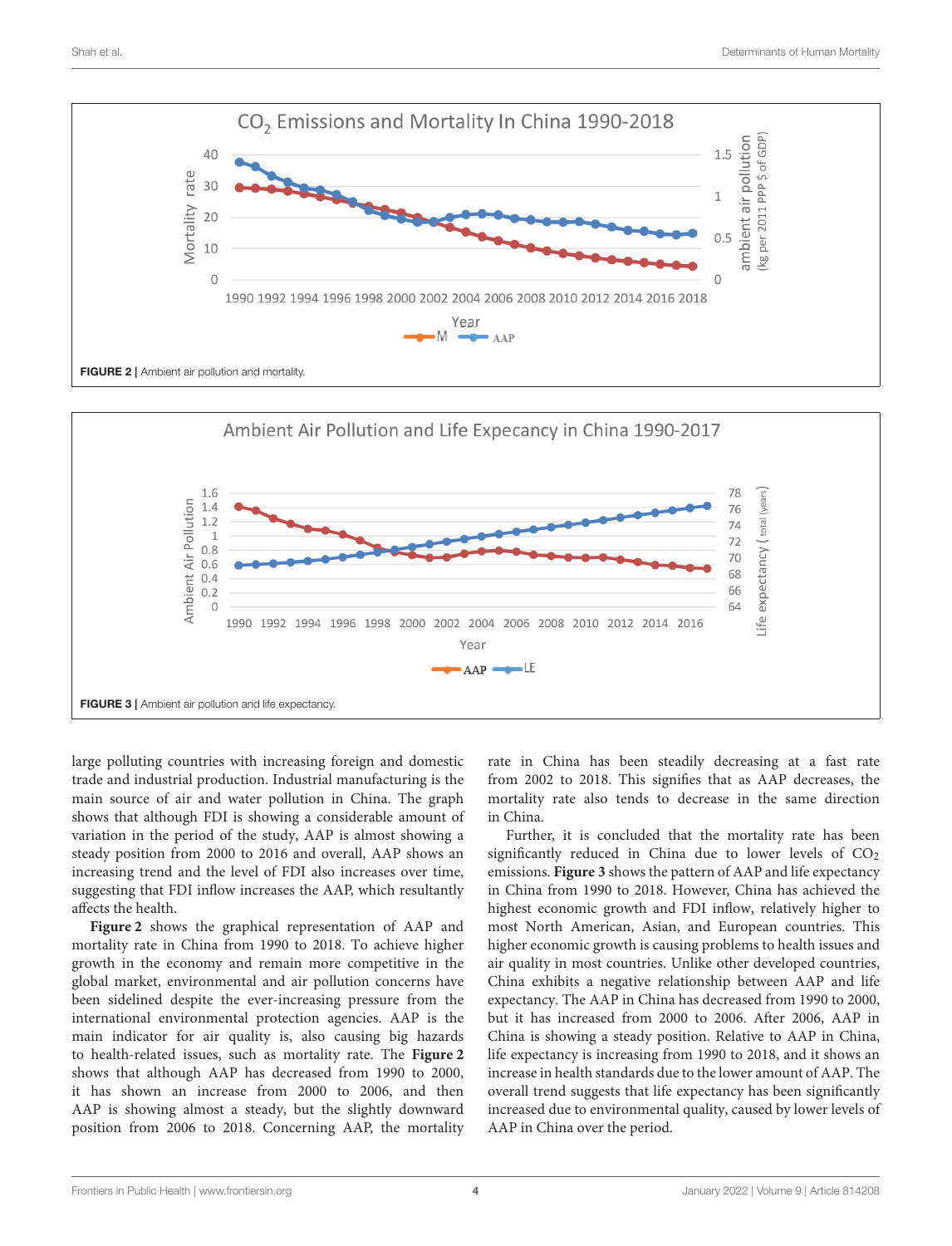## METHODOLOGY

The model of the study is as:

$$
HM_t = \beta_0 + \beta_1 AAP_t + \beta_2 RE_t + \beta_3 FDI_t + \mu_t \qquad (1)
$$
  

$$
\mu_t \sim \text{ni.i.d}(0, \sigma^2)
$$

Where,

HM, Mortality index; AAP, Ambient air pollution; FDI, Foreign direct investment; RE, the renewable energy; µ, Normally distributed error term.

In this study, we use mortality index (HM) as the dependent variable, which is constructed taking "life expectancy," "infant mortality and death rate" variables. AAP, FDI and RE are taken as independent variables. There is a positive relationship between Mortality and AAP in the literature; thus, the expected sign of  $\beta_1$  is positive. Mortality and foreign direct investment are positively related in literature, and the expected sign of the  $\beta_2$  is also positive. However, there is a negative relationship between mortality and RE, and the expected sign of coefficient  $\beta_3$ is negative. Equation (1) is used to estimate the long-run relationship among the variables if cointegration exists. In the given study, short-run estimates are desirable, and short-run parameters and speed of adjustment toward equilibriums can be obtained through Equation (2) as given below.

$$
\Delta HM_t = \beta_0 + \sum_{i=1}^{n1} \beta_{1i} \Delta HM_{t-1} + \sum_{i=0}^{n2} \beta_{2i} \Delta AAP_{t-1} + \sum_{i=0}^{n3} \beta_{3i} \Delta FDI_{t-1} + \sum_{i=0}^{n4} \beta_{4i} \Delta RE_{t-1} + \lambda e_{t-1} + \mu_t
$$
\n(2)

The above equation shows the cointegration relation among the variables, and if it confirms, then any change in equilibrium and a movement will be adjusted and observed. The coefficient " $e_{t-1}$ ", i.e.,  $\lambda$  sign must be negative and significant as well less than one. All the variables are of the order I (1), and the stationary of the unit root should be I (0) by [\(55\)](#page-9-13). ARDL methodology is suggested by [\(56\)](#page-9-14) and [\(57\)](#page-9-15) if the order of the variable is different and by replacing. The  $e_{t-1}$  in Equation 2 can be written as follows:

$$
\Delta HM_t = \rho_0 + \sum_{i=1}^{n1} \rho_{1t} \Delta HM_{t-1} + \sum_{i=0}^{n2} \rho_{2t} \Delta AAP_{2t-1} + \sum_{i=0}^{n3} \rho_{3t} \Delta FDI_{t-1} + \sum_{i=0}^{n4} \rho_{4i} \Delta RE_{t-1} + \rho_5 P_{t-1} + \rho_6 AAP_{2t-1} + \rho_7 FDI_{t-1} + \rho_8 RE_{t-1} + \mu_t
$$
 (3)

In Equation (3), the parameters  $\rho_5$ ,  $\rho_6$ ,  $\rho_7$ , and  $\rho_8$  are the longrun parameters, whereas short-run parameters are the coefficient having different operator " $\Delta$ ". Akaike information criterion is used for lag length selection.

Most past studies consider  $CO<sub>2</sub>$ , FDI, and RE as linear variables, which is unrealistic. Therefore, there is deviation among these variables and does not follow the conventional linear trend and using a linear form of these variables may

provide an accurate estimation. The non-linear behavior or asymmetric variables may provide reliable and realistic findings. Thus, asymmetric non-linear captures the dynamic behavior of the variables and provides a short-run and long-run relationship among the variables. We use Shin et al. [\(58\)](#page-9-16) method of nonlinear ARDL estimation method. To investigate both short- and long-run asymmetric impacts of FDI, RE, AAP on mortality, we decomposed AAP, FDI, and RE into positive and negative partial sums as given:

$$
AAP_{2t}^{+} = \sum_{j-1}^{t} \Delta AAP_{2j}^{+} = \sum_{j-1}^{t} \max(\Delta AAP_{2j}, 0)
$$
  
\n
$$
AAP_{2t}^{-} = \sum_{j-1}^{t} \Delta APP_{2j}^{-} = \sum_{j-1}^{t} \min(\Delta AAP_{2j}, 0)
$$
  
\n
$$
FDI_{t}^{+} = \sum_{j-1}^{t} \Delta FDI_{j}^{+} = \sum_{j-1}^{t} \max(\Delta FDI_{j}, 0)
$$
  
\n
$$
FDI_{t}^{-} = \sum_{j-1}^{t} \Delta FDI_{j}^{-} = \sum_{j-1}^{t} \min(\Delta FDI_{j}, 0)
$$
  
\n
$$
RE_{t}^{+} = \sum_{j-1}^{t} \Delta RE_{j}^{+} = \sum_{j-1}^{t} \max(\Delta RE_{j}, 0)
$$
  
\n
$$
RE_{t}^{-} = \sum_{j-1}^{t} \Delta RE_{j}^{-} = \sum_{j-1}^{t} \min(\Delta RE_{j}, 0)
$$

Ambient air pollution is decomposed into positive and negative AAP; in the same way, foreign direct investment and RE are converted into positive and negative. This decomposition shows an increase and decrease in each variable. According to Granger, if there are positive and negative two-time series, they are cointegrated. The linear cointegration, which shows the longrun association among the variables, can be converted into linear cointegration. To test the asymmetric relationship among the variables, the testing procedure of the bond test given by Pesaran et al. [\(57\)](#page-9-15) provides the formwork to find out. Equation (4) shows the asymmetric relationship as follow:

$$
\Delta HM_{t} = \gamma_{0} + \sum_{i=1}^{n1} \gamma_{1i} \Delta HM_{t-1} + \sum_{i=1}^{n2} \gamma_{2i} \Delta AAP_{t-1}^{+}
$$
  
+ 
$$
\sum_{i=1}^{n3} \gamma_{3i} \Delta AAP_{t-1}^{-} + \sum_{i=1}^{n4} \gamma_{4i} \Delta FDI_{t-1}^{+}
$$
  
+ 
$$
\sum_{i=1}^{n5} \gamma_{5i} \Delta FDI_{t-1}^{-} + \sum_{i=1}^{n6} \gamma_{6i} \Delta RE_{t-1}^{+} + \sum_{i=1}^{n7} \gamma_{7i} \Delta RE_{t-1}^{-}
$$
  
+ 
$$
\gamma_{8} HM_{t-1} + \gamma_{9} AAP_{t-1}^{+} + \gamma_{10} AAP_{t-1}^{-} + \gamma_{11} FDI_{t-1}^{+}
$$
  
+ 
$$
\gamma_{12} FDI_{t-1}^{-} + \gamma_{13} RE_{t-1}^{+} + \gamma_{14} RE_{t-1}^{-} + \mu_{t}
$$
 (4)

This equation contains both positive negative components of included variables in the model, which comprises both lagged and differenced values. The lagged values will provide the longrun estimation, while the differenced form of the variables will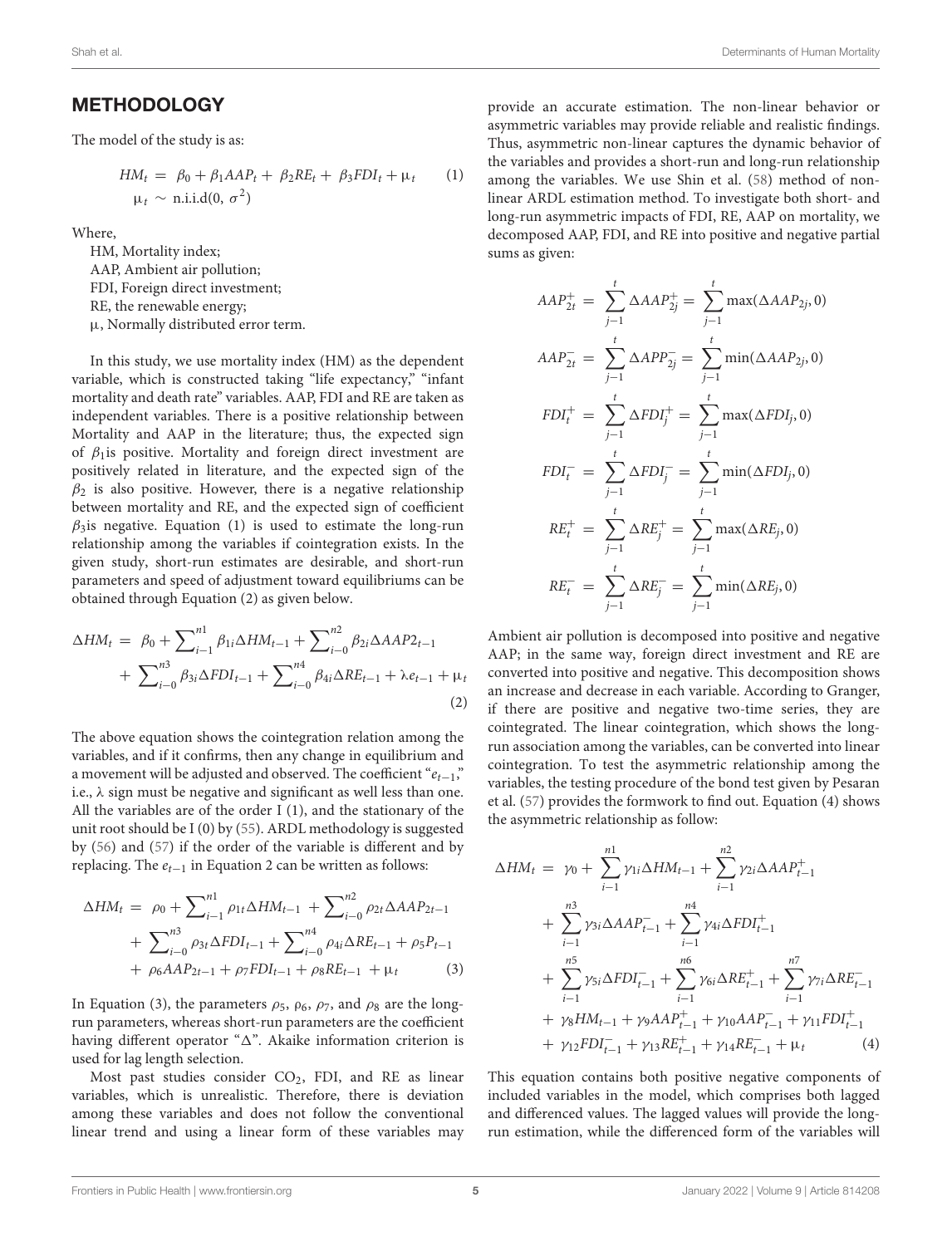provide a short-run estimation. We used time-series data for all variables from 1990 to 2020 obtained from the world bank database online.

## **Hypothesis**

### H0: FDI Does Not Affect Mortality

Many researchers have investigated the nexus between FDI and mortality, and these studies evidenced mixed findings. Hitam and Borhan [\(9\)](#page-8-8) confirmed that FDI inflow increases the health cost of the host country and increases the death and mortality rate. In a similar study by Kahouli et al. [\(59\)](#page-9-17) assert that FDI inflow mainly in industrial production with heavy usage of hydro technologies enhances the mortality index of the host country. Many other studies also declared a positive linkage between FDI and mortality [\(19,](#page-8-18) [24\)](#page-8-23). We test this hypothesis by applying non-linear ARDL estimation techniques.

#### H0: Ambient Air Pollution Does Not Affect Mortality

Many previous empirical studies have discussed the relationship between pollution and mortality. The majority of the studies found a positive causal relationship between ambient air pollution and mortality. Afroz et al. [\(60\)](#page-9-18) argue that air pollution is the main cause of various respiratory problems that directly affect mortality by fostering diseases of lungs, eyes, nose, mouth, and throat, causing asthma attacks and related other serious health issues that badly affect the mortality. Fine particulate emissions from burning coal, oil, diesel fuel, gasoline, and wood can lead to respiratory problems and cancer [\(61,](#page-9-19) [62\)](#page-9-20). Many researchers also report negative long-run causality between air pollution and mortality [\(63\)](#page-9-21). We consider the Granger causality test for empirically testing this hypothesis.

### H0: Renewable Energy Does Not Affect Mortality

Renewable energy is a recent area of debate among researchers across the globe. Many studies in this regard have signified its importance. In recent years, RE has remained an area of central focus. In many environmental studies, the usage of RE stands vital for the substantial environmental impacts, which causes a decline in the death mortality rates in infants [\(64\)](#page-9-22). The heat generated from RE is comparatively health-friendly. Kaygusuz [\(65\)](#page-9-23) and Walker et al. [\(66\)](#page-9-24) argue that projects run through RE options would not affect the health of residents adversely and will not cause an increase in the health cost of a nation. We apply the Granger causality test to predict the relationship between these two variables of interest.

## RESULTS AND DISCUSSIONS

This section presents the empirical estimation of the model. **[Table 1](#page-6-0)** presents the augmented dicky fuller (ADF) unit root results.

**[Table 1](#page-6-0)** presents unit root results. The unit root is tested to check the non-stationary at the level and become stationary at first difference. The order of the autoregressive distributed lag model (ARDL) framework does not follow the same order of integration; this implies that cointegration estimation performs even if the variables have a mixed order of integration.

<span id="page-6-0"></span>

| <b>Variables</b> | At level    | At difference  | Order of integration |
|------------------|-------------|----------------|----------------------|
| HМ               | $-1.282773$ | $-5.299412***$ | I(1)                 |
| <b>FDI</b>       | $-1.997471$ | $-4.33117***$  | I(1)                 |
| <b>RF</b>        | $-1.797604$ | $-6.683807***$ | I(1)                 |
| AAP              | $-1.849559$ | $-4.552002***$ | I(1)                 |
|                  |             |                |                      |

\*\*\**Shows significance at 1%.*

#### <span id="page-6-1"></span>TABLE 2 | Short-run estimations.

| <b>Variables</b>       | <b>Coefficient</b> | <b>T-statistics</b> |
|------------------------|--------------------|---------------------|
| $AAP(-1) +$            | 8.485551           | 2.66                |
| $AAP(-1) -$            | $-4.965234$        | $-3.96$             |
| $RE(-1) +$             | $-0.8297197$       | $-4.00$             |
| $RE(-1) -$             | 0.0981809          | 3.98                |
| $FDI(-1)+$             | $-0.0051128$       | $-0.27$             |
| $FDI(-1) -$            | 0.0793245          | 1.67                |
| $\triangle AAP +$      | 10.49173           | 4.08                |
| $\triangle AAP -$      | $-6.716407$        | $-2.75$             |
| $\triangle$ AAP(-1)+   | 0.2112664          | 0.38                |
| $\triangle$ AAP (-1) - | $-2.288925$        | $-2.29$             |
| $\triangle$ RE +       | 0.4693659          | 4.83                |
| $\triangle$ RE -       | $-0.1487219$       | $-2.56$             |
| $\Delta$ RE(-1) +      | $-0.2242492$       | $-3.66$             |
| $\triangle$ RE(-1) -   | 0.0419803          | 0.98                |
| $\Delta$ FDI+          | $-0.0373433$       | $-2.65$             |
| $\Delta$ FDI -         | 0.0617111          | 2.34                |
| $\Delta$ FDI(-1)+      | $-0.1113837$       | $-1.47$             |
| $\Delta$ FDI(-1) -     | $-0.1877629$       | $-3.68$             |
| $ECT(-1)$              | $-0.9033187$       | $-3.22$             |

The second step is to perform the short-run estimations. **[Table 2](#page-6-1)** presents the error correction model outcomes. Error correction term (ECT−1) is found a negative and significant association, implying the existence of convergence toward longrun equilibrium and the coefficient sign of ECT is negative and significant which that model is converging long-run equilibrium shortly. The short-run parameters comprise positive and negative shocks; positive shocks of the AAP increase mortality, while negative shock decreases mortality. This implies the asymmetric behavior of the AAP with mortality, implying a positive association. The other variable like RE shows that positive shocks reduce mortality, while negative shows have positive implications for mortality. This implies a negative association between mortality and mortality. The FDI inflow shows positive shocks increase mortality while negative shocks increase mortality, indicating a negative association between mortality and FDI. Or in other words, this shows that FDI inflow contributed to AAP, which affected human and health and mortality in the short run.

**[Table 3](#page-7-0)** presents the long-run effect that indicates the positive and negative shocks for the included variables in the model. The positive shock of the AAP increases mortality by 9.39 per capita,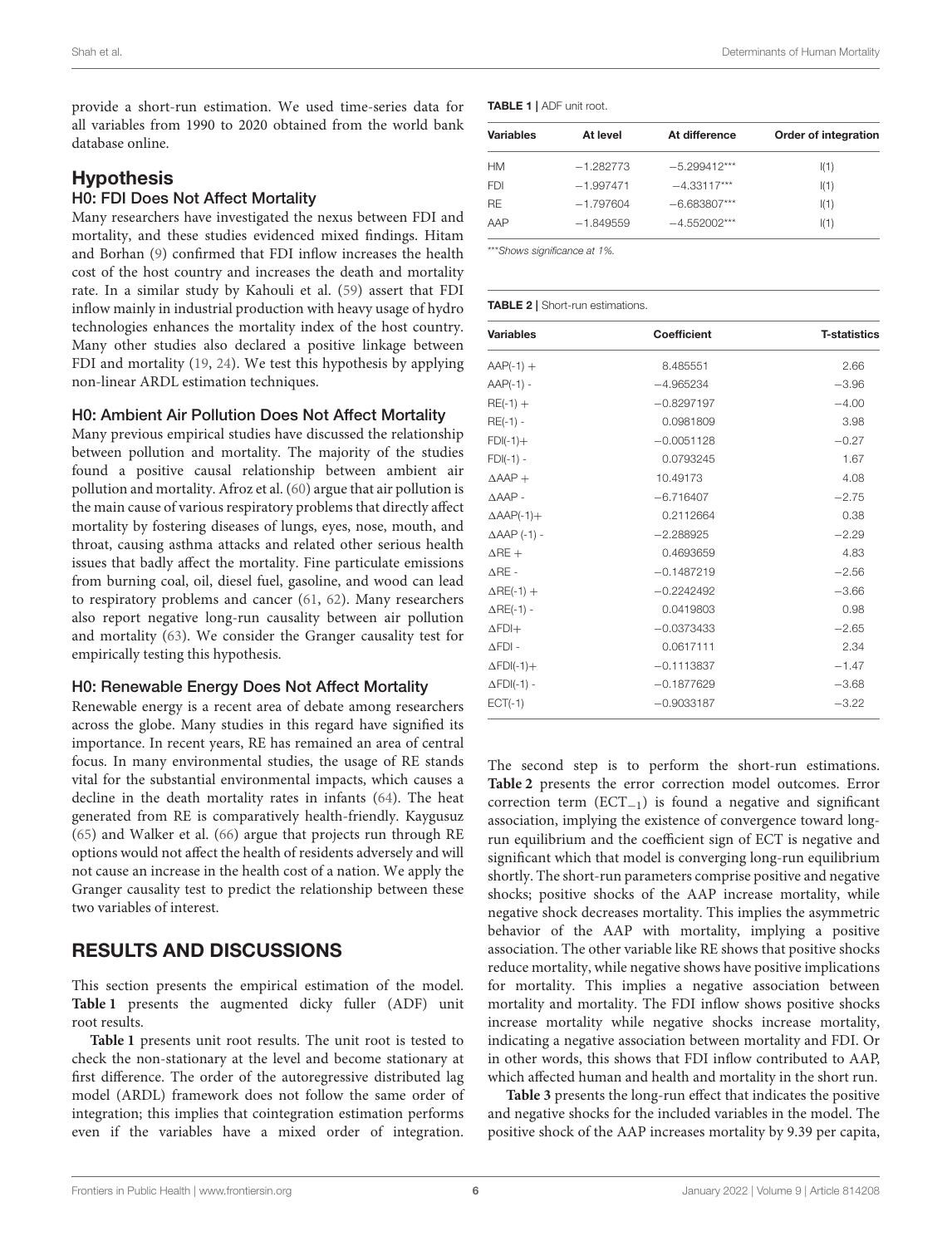#### <span id="page-7-0"></span>TABLE 3 | Long-run estimations.

| <b>Variables</b> | Long effect $[+]$  |        |       | Long effect [-]     |                                                                   |       |
|------------------|--------------------|--------|-------|---------------------|-------------------------------------------------------------------|-------|
|                  |                    |        |       |                     | Coefficient F-statistics $P > F$ Coefficient F-statistics $P > F$ |       |
| AAP              | 9.394              | 21.22  | 0.006 | $-5.497$            | 22.33                                                             | 0.005 |
| RE.              | $-0.919$           | 8.988  | 0.030 | 0.109               | 16.59                                                             | 0.010 |
| <b>FDI</b>       | 0.006              | 4.6491 | 0.080 | $-0.088$            | 3.386                                                             | 0.079 |
|                  | Long-run asymmetry |        |       | Short-run asymmetry |                                                                   |       |
|                  | F-stat             | P > F  |       | F-stat              | P > F                                                             |       |
| <b>AAP</b>       | 24.68              | 0.004  |       | 20.39               | 0.006                                                             |       |
| RE               | 9.583              | 0.027  |       | 12.55               | 0.017                                                             |       |
| <b>FDI</b>       | 4.689              | 0.081  |       | 5.277               | 0.070                                                             |       |

<span id="page-7-1"></span>TABLE 4 | Bound test.

|                                              | Lower bound (0) Upper bound (1) F- Statistics |      |                                                                                        | Conclusion |
|----------------------------------------------|-----------------------------------------------|------|----------------------------------------------------------------------------------------|------------|
| 2.32                                         | 3.752                                         | 5.36 | F-values exceeds from<br>upper bound, which<br>means the existence of<br>cointegration |            |
| Model diagnostics                            |                                               |      | Stat.                                                                                  | p-value    |
| Portmanteau test up to lag 40 (chi2)         |                                               |      | 17.86                                                                                  | 0.0850     |
| Breusch/Pagan heteroskedasticity test (chi2) |                                               |      | 0.2506                                                                                 | 0.6166     |
| Ramsey RESET test (F)                        |                                               |      | 0.415                                                                                  | 1.2600     |
| Jarque-Bera test on normality (chi2)         |                                               |      | 0.6466                                                                                 | 0.7238     |

which is significant at one percent level. In comparison, negative shock reduces mortality by 5% at 1% level of significance. The positive shock of RE negatively affects mortality as each one-unit increase in RE reduces mortality by 0.9, while negative shock increases mortality by 0.08 unit at 1% level of significance. The positive shocks of FDI inflow decrease health quality by 0.006 at 10 percent significance level, while negative shocks increase health quality by 0.08. The long-run asymmetric statistics point toward asymmetric behavior of AAP, RE, and FDI, which implies the existence of non-linearity in the model. **[Table 4](#page-7-1)** contains the bound test results that reported that F-statistics values exceed the upper bound of critical value, suggesting the existence of a long-run relationship among the variables, such as FDI inflow, AAP, mortality, and RE. Besides, the lower part of **[Table 4](#page-7-1)** shows diagnostic test outcomes, suggesting that the cointegration test is valid for the model suggested by model diagnostic results. Breusch–Pagan test shows no issue of heteroscedasticity in the model. The Ramsey RESET test (F) shows no specification problem in the model.

## Robustness Test

We used a robustness test to verify the baseline outcomes further. **[Table 5](#page-7-2)** presents the causality analysis results showing that unidirectional causality from FDI to AAP implies that FDI

<span id="page-7-2"></span>TABLE 5 | Granger causality tests.

#### Pairwise Granger Causality Tests

| <b>Null Hypothesis:</b>        | <b>F-Statistic</b> | Prob.  |
|--------------------------------|--------------------|--------|
| FDI does not Granger Cause AAP | 5.09776            | 0.0157 |
| AAP does not Granger Cause FDI | 0.45058            | 0.6433 |
| HM does not Granger Cause AAP  | 2.74913            | 0.0870 |
| AAP does not Granger Cause HM  | 6.09241            | 0.0082 |
| RE does not Granger Cause AAP  | 1.46295            | 0.2542 |
| AAP does not Granger Cause RE  | 2.68877            | 0.0913 |
| HM does not Granger Cause FDI  | 0.6521             | 0.5312 |
| FDI does not Granger Cause HM  | 4.18383            | 0.0296 |
| RE does not Granger Cause FDI  | 4.13318            | 0.0307 |
| FDI does not Granger Cause RE  | 0.07777            | 0.9254 |
| RE does not Granger Cause HM   | 4.01115            | 0.0299 |
| HM does not Granger Cause RE   | 3.15180            | 0.1412 |

inflow increases the FDI inflow in the country. There is bidirectional causality between ambient air pollution and HM. This implies that AAP cause HM. There is also a unidirectional from RE to HM. This implies that RE causes the mortality. The results of this study are in line with the previous literature as most of the previous studies confirmed the positive association between FDI and pollution, explaining that More FDI to a host country increases the air pollution in the host country Alsan et al. [\(20\)](#page-8-19); Nagel et al. [\(23\)](#page-8-22). Furthermore, Hitam and Borhan [\(9\)](#page-8-8) suggest that an adverse effect of FDI on health and reported that FDI inflow leads to an increase in the health cost in the host country. Similarly, the results of this study confirm the previous literature findings such as Walker et al. [\(66\)](#page-9-24); Kaygusuz [\(65\)](#page-9-23) confirmed that RE consumption may lower the mortality and a positive association has been found between FDI and health quality.

## **CONCLUSION**

Foreign direct investment inflow is generally considered with a positive effect on the economy, supported by various empirical studies. Nonetheless, the FDI imposes a serious cost, particularly on the environment, in terms of AAP, which leads to mortality. Therefore, this paper investigates the relationship between FDI inflow, AAP, mortality, and RE in China from 1998 to 2020. China takes various reforms to boost FDI inflow, which has brought a significant amount of FDI in the country in the last few decades. This study uses a non-linear ARDL cointegration approach for the empirical analysis; we use mortality as a dependent variable while RE, FDI inflow, and AAP as independent variables. The empirical findings suggest the long-run and the short-run association between mortality, FDI inflow, RE, and AAP. The results also support the existence of both short-run and long asymmetries in the model, which implies explanatory variables are held an asymmetric relationship with the dependent variable. The short-run findings present mixed results, while long-run findings show a positive effect of FDI inflow and AAP on mortality, while RE found negatively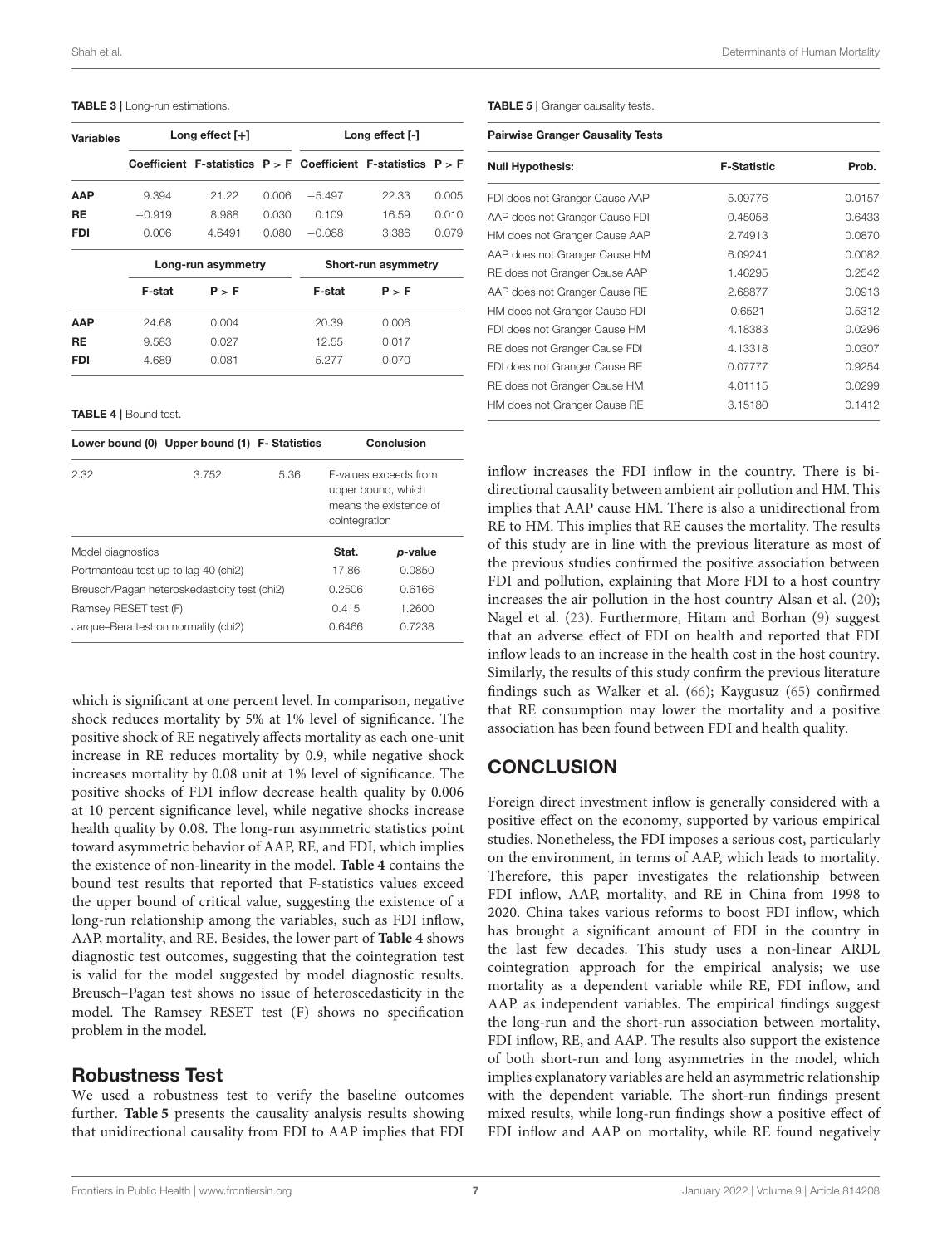associated with mortality. The Granger causality results further support the baseline estimation as FDI and AAP and RE causes mortality. Similarly, AAP causes mortality. These findings suggest that FDI has the main component of AAP, indicating that FDI inflow causes AAP in China. Besides, we also confirm that AAP is the main source of morality in China. Thus, FDI could lead to mortality in China.

Moreover, the negative association between human mortality suggests that FDI could reduce human morality by providing the environment's quality and meeting the energy needs of country. The government needs proper policy guidelines to further boost up FDI inflow due to its positive aspects. However, to reduce AAP and human morality, more RE options should be adopted in various foreign own enterprises. Furthermore, proper legislation for foreign firms might be a good step toward environmental

## **REFERENCES**

- <span id="page-8-0"></span>1. Immurana M. Does population health influence FDI inflows into Ghana? Int J Soc Econ. (2020) 48:334–47. doi: [10.1108/IJSE-05-2020-0288](https://doi.org/10.1108/IJSE-05-2020-0288)
- <span id="page-8-1"></span>2. Immurana M. How does FDI influence health outcomes in Africa? Afr J Sci Technol Innov Dev. (2021) 13:583–93. doi: [10.1080/20421338.2020.1772952](https://doi.org/10.1080/20421338.2020.1772952)
- <span id="page-8-2"></span>3. Acharyya J. FDI, growth and the environment: evidence from India on CO2 emission during the last two decades. J Econ Dev. (2009) 34:43. doi: [10.35866/caujed.2009.34.1.003](https://doi.org/10.35866/caujed.2009.34.1.003)
- <span id="page-8-3"></span>4. Belloumi M. The relationship between trade, FDI and economic growth in Tunisia: an application of the autoregressive distributed lag model. Econ syst. (2014) 38:269–87. doi: [10.1016/j.ecosys.2013.09.002](https://doi.org/10.1016/j.ecosys.2013.09.002)
- <span id="page-8-4"></span>5. Abraham R, Tao Z. Funding health in developing countries: foreign aid, FDI, or personal remittances? Int J Soc Econ. (2021) 48:1826–51. doi: [10.1108/IJSE-02-2021-0130](https://doi.org/10.1108/IJSE-02-2021-0130)
- <span id="page-8-5"></span>6. WHO. World Health Organization (WHO) Global Ambient Air Quality Database. Retrieved from (2018).
- <span id="page-8-6"></span>7. Acheampong AO, Erdiaw-Kwasie MO, Abunyewah M. Does energy accessibility improve human development? evidence from energy-poor regions. Energy Econ. (2021) 96:105165. doi: [10.1016/j.eneco.2021.105165](https://doi.org/10.1016/j.eneco.2021.105165)
- <span id="page-8-7"></span>8. Dean JM. Testing the impact of trade liberalization on the environment: theory and evidence. In: Fredriksson, editor. Trade, Global Policy, and the Environment. New York, NY: Brandeis University (1999). p. 55–63.
- <span id="page-8-8"></span>9. Hitam MB, Borhan HB. FDI, growth and the environment: impact on quality of life in Malaysia. Proc Soc Behav Sci. (2012) 50:333–42. doi: [10.1016/j.sbspro.2012.08.038](https://doi.org/10.1016/j.sbspro.2012.08.038)
- <span id="page-8-9"></span>10. Lofdahl CL, Gasser L. Environmental Impacts Of Globalization And Trade: A Systems Study: MIT Press (2002).
- <span id="page-8-10"></span>11. Kunce M, Gerking S, Morgan W. Effects of environmental and land use regulation in the oil and gas industry using the Wyoming checkerboard as an experimental design. Am Econ Rev. (2002) 92:1588–93. doi: [10.1257/000282802762024656](https://doi.org/10.1257/000282802762024656)
- <span id="page-8-11"></span>12. Cooper J, Mancuso SG, Borland R, Slade T, Galletly C, Castle D. Tobacco smoking among people living with a psychotic illness: the second Australian Survey of Psychosis. Aust N Z J Psychiatry. (2012) 46:851–63. doi: [10.1177/0004867412449876](https://doi.org/10.1177/0004867412449876)
- <span id="page-8-12"></span>13. Ozonoff S, Heung K, Byrd R, Hansen R, Hertz-Picciotto I. The onset of autism: patterns of symptom emergence in the first years of life. Autism Res. (2008) 1:320–8. doi: [10.1002/aur.53](https://doi.org/10.1002/aur.53)
- <span id="page-8-13"></span>14. Hollander AEM. Assessing And Evaluating The Health Impact Of Environmental Exposures (2004).
- <span id="page-8-14"></span>15. Bellón JÁ, Moreno-Küstner B, Torres-González F, Montón-Franco C, GildeGómez-Barragán MJ, Sánchez-Celaya M, et al. Predicting the onset and persistence of episodes of depression in primary health care. the predictD-Spain study: methodology. BMC Public Health. (2008) 8:256. doi: [10.1186/1471-2458-8-256](https://doi.org/10.1186/1471-2458-8-256)

and human health qualities. This study can be extended to many other developed countries by conducting a comparative study. A similar study can also be conducted comparing the Southeast countries. A study can be a wise attempt if India is compared with China using the same variables explored.

## DATA AVAILABILITY STATEMENT

The raw data supporting the conclusions of this article will be made available by the authors, without undue reservation.

## AUTHOR CONTRIBUTIONS

All authors listed have made a substantial, direct, and intellectual contribution to the work and approved it for publication.

- <span id="page-8-15"></span>16. Logan W. Mortality in the London fog incident, 1952. Lancet. (1953) 336–8. doi: [10.1016/S0140-6736\(53\)91012-5](https://doi.org/10.1016/S0140-6736(53)91012-5)
- <span id="page-8-16"></span>17. Netterstrøm B, Conrad N, Bech P, Fink P, Olsen O, Rugulies R, et al. The relation between work-related psychosocial factors and the development of depression. Epidemiol Rev. (2008) 30:118–32. doi: [10.1093/epirev/mxn004](https://doi.org/10.1093/epirev/mxn004)
- <span id="page-8-17"></span>18. Herzer D, Nunnenkamp P. FDI and Health In Developed Economies: A Panel Cointegration Analysis (2012).
- <span id="page-8-18"></span>19. Jorgenson AK. Foreign direct investment and the environment, the mitigating influence of institutional and civil society factors, and relationships between industrial pollution and human health: a panel study of less-developed countries. Organ Environ. (2009) 22:135–57. doi: [10.1177/1086026609338163](https://doi.org/10.1177/1086026609338163)
- <span id="page-8-19"></span>20. Alsan M, Bloom DE, Canning D. The effect of population health on foreign direct investment inflows to low-and middle-income countries. World Dev. (2006) 34:613–30. doi: [10.1016/j.worlddev.2005.09.006](https://doi.org/10.1016/j.worlddev.2005.09.006)
- <span id="page-8-20"></span>21. Burns DK, Jones AP, Goryakin Y, Suhrcke M. Is foreign direct investment good for health in low and middle income countries? an instrumental variable approach. Soc Sci Med. (2017) 181:74–82. doi: [10.1016/j.socscimed.2017.03.054](https://doi.org/10.1016/j.socscimed.2017.03.054)
- <span id="page-8-21"></span>22. Siddique FK, HASAN K, CHOWDHURY S, RAHMAN M, RAISA TS, et al. The Effect of Foreign Direct Investment on Public Health: Empirical Evidence from Bangladesh. J Asian Finance Econ Bus. (2021) 8:83–91. doi: [10.13106/jafeb.2021](https://doi.org/10.13106/jafeb.2021)
- <span id="page-8-22"></span>23. Nagel K, Herzer D, Nunnenkamp P. How does FDI affect health? Int Econ J. (2015) 29:655–79. doi: [10.1080/10168737.2015.1103772](https://doi.org/10.1080/10168737.2015.1103772)
- <span id="page-8-23"></span>24. Alam MS, Raza SA, Shahbaz M, Abbas Q. Accounting for contribution of trade openness and foreign direct investment in life expectancy: the longrun and short-run analysis in Pakistan. Soc Indic Res. (2016) 129:1155–70. doi: [10.1007/s11205-015-1154-8](https://doi.org/10.1007/s11205-015-1154-8)
- <span id="page-8-24"></span>25. Golkhandan A. The Impact of foreign direct investment on health in developing countries. Health Research. (2017) 2:235–43. doi: [10.29252/hrjbaq.2.4.235](https://doi.org/10.29252/hrjbaq.2.4.235)
- <span id="page-8-25"></span>26. Magombeyi MT, Odhiambo NM. Does foreign direct investment reduce poverty? empirical evidence from Tanzania. SPOUDAI-J Econ Bus. (2017) 67:101–16. doi: [10.1515/cer-2017-0013](https://doi.org/10.1515/cer-2017-0013)
- <span id="page-8-26"></span>27. Edwards D. Climate signals in Palaeozoic land plants. Philos Trans R Soc Lond B Biol Sci. (1998) 353:141–57. doi: [10.1098/rstb.1998.0197](https://doi.org/10.1098/rstb.1998.0197)
- <span id="page-8-27"></span>28. Batten JA, Vo XV. An analysis of the relationship between foreign direct investment and economic growth. Appl Econ. (2009) 41:1621–41. doi: [10.1080/00036840701493758](https://doi.org/10.1080/00036840701493758)
- 29. Schiff M, Wang Y. North–south technology spillovers: the relative impact of openness and foreign RandD. Int Econ J. (2010) 24:197–207. doi: [10.1080/10168737.2010.486889](https://doi.org/10.1080/10168737.2010.486889)
- <span id="page-8-28"></span>30. Lean HH, Tan BW. Linkages between foreign direct investment, domestic investment and economic growth in Malaysia. J Econ Coop Dev. (2011) 32. Available online at: [https://www.proquest.com/openview/](https://www.proquest.com/openview/8bf4f8825ce4d4b9e7b0c88cc30629fb/1?pq-origsite=gscholar&cbl=1096395) [8bf4f8825ce4d4b9e7b0c88cc30629fb/1?pq-origsite=gscholar&cbl=1096395](https://www.proquest.com/openview/8bf4f8825ce4d4b9e7b0c88cc30629fb/1?pq-origsite=gscholar&cbl=1096395)